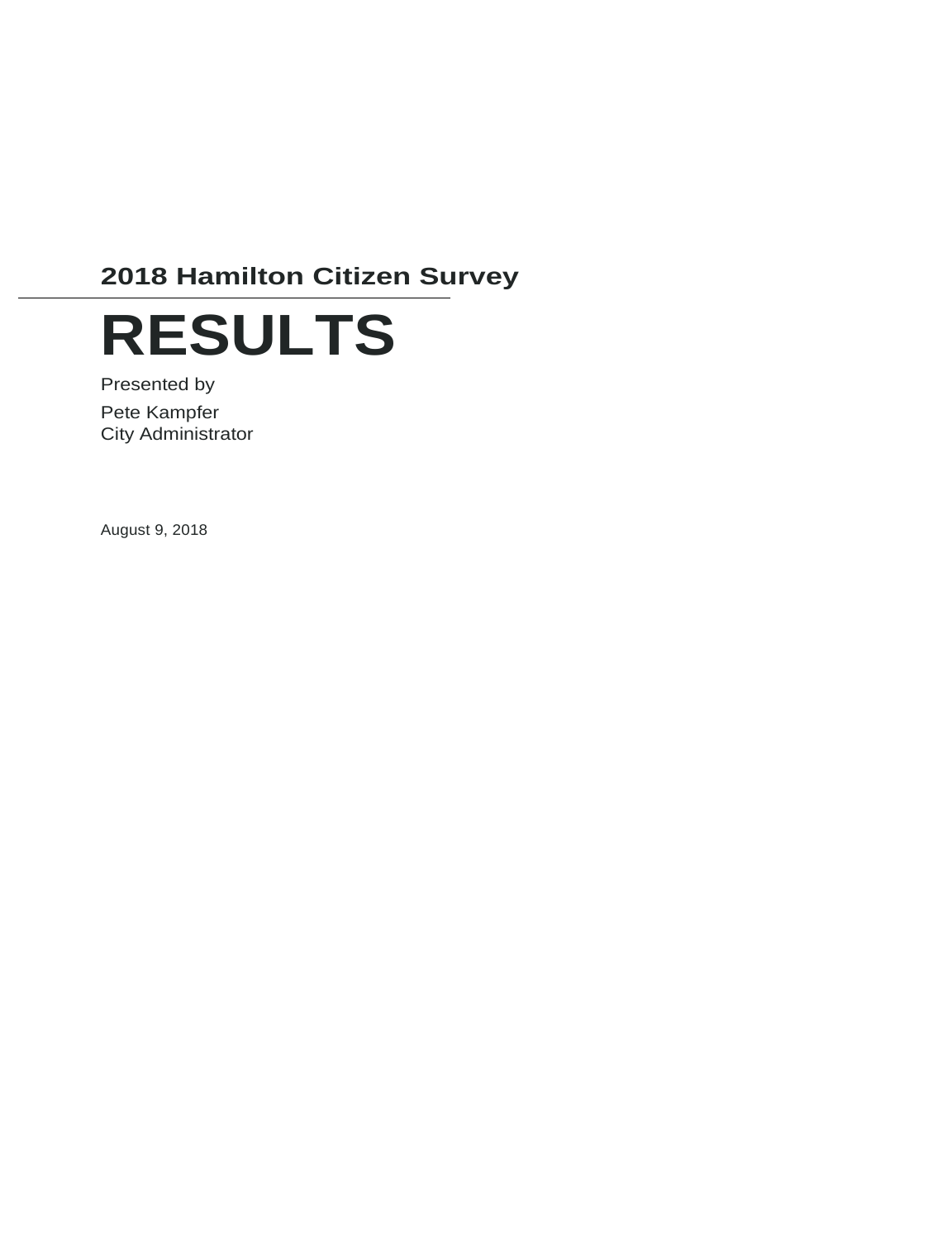## **I. Introduction**

Surveys are one tool among many to help decision makers evaluate important aspects of any operation. It seems appropriate to ''take stock" as comprehensively as possible at the start of a new administration or any significant change in operation. It is hoped that this survey can provide an additional tool to help collectively gauge the performance and expectations of Hamilton's city government.

## **II. Confidence and Limitations**

No survey is perfect. Surveys can be useful if four important rules are followed:

- 1. A clear goal of the survey is defined.
- 2. The population is defined.
- 3. The respondents are random, appropriate in size, and represent the population.
- 4. Questions are unbiased.

#### *Clear Goal*

The goal of the survey is to provide general feedback about the performance of Hamilton's city government. The survey is not designed to set any policy or procedures or to make any official decisions. It is only general information to be used by and for city officials. As with any survey, the results are subjective and interpretive.

#### *Population defined*

The survey was sent by mail to the 1505 addresses that also receive city utility bills. As a practical matter, this is the most comprehensive mailing list the city has, and it is a minimal cost strategy. It is also assumed that some participants followed the instructions to make a copy for others in the household who might have been interested. As such, while the survey is titled Hamilton Citizen Survey, the results must be qualified as "citizens who receive utility bills from the city." It is theoretically expected that those who receive utility bills represent the views of those households that comprise the city - especially given that provisions were made to include those who may have differing opinions.

#### *Sample of population*

A total of 265 responses were received for a response rate of 17.5 percent. No control was exercised over response procedures, which lends to the assumption of randomness. It also presents the possibility that individuals may have submitted more than one survey - without any evidence of such, it is believed safe to assume that the responses are reflections of random individuals who chose to respond. Furthermore, as revealed in the results, the respondents appear to represent the population as a whole with the exception of a slightly higher percentage of college education than is represented in U.S. census data. This may be due to the nature of the survey, old census data, exaggerated self-identification, or bad response categories.

Ultimately, the response rate, representation, and randomness provide much confidence that the responses are a valid reflection of how the population as a whole might respond. In terms of statistical significance, there is 95 percent confidence that in general these results are within five percent of how the overall population would respond.

#### *Unbiased questions*

The questions in the survey are simply stated with appropriate response categories. This does not, however, preclude misinterpretations, unintended bias, or just plain mistakes. For instance, the survey asks for the respondent's birthplace, but the response categories are not exclusive, which can create confusion and weaken interpretation. Also, how a participant defines the terms in the question is very subjective. For instance, in the first question, the term "great" is used. That is a participant-defined term that makes any specific interpretation impossible. Furthermore, the issues and projects list is an arbitrary list and may not include other important items or may include superfluous items. These "problems" do not inhibit the ability to draw general conclusions from valid responses, but it should prevent anyone from making any mandate from the resulting information.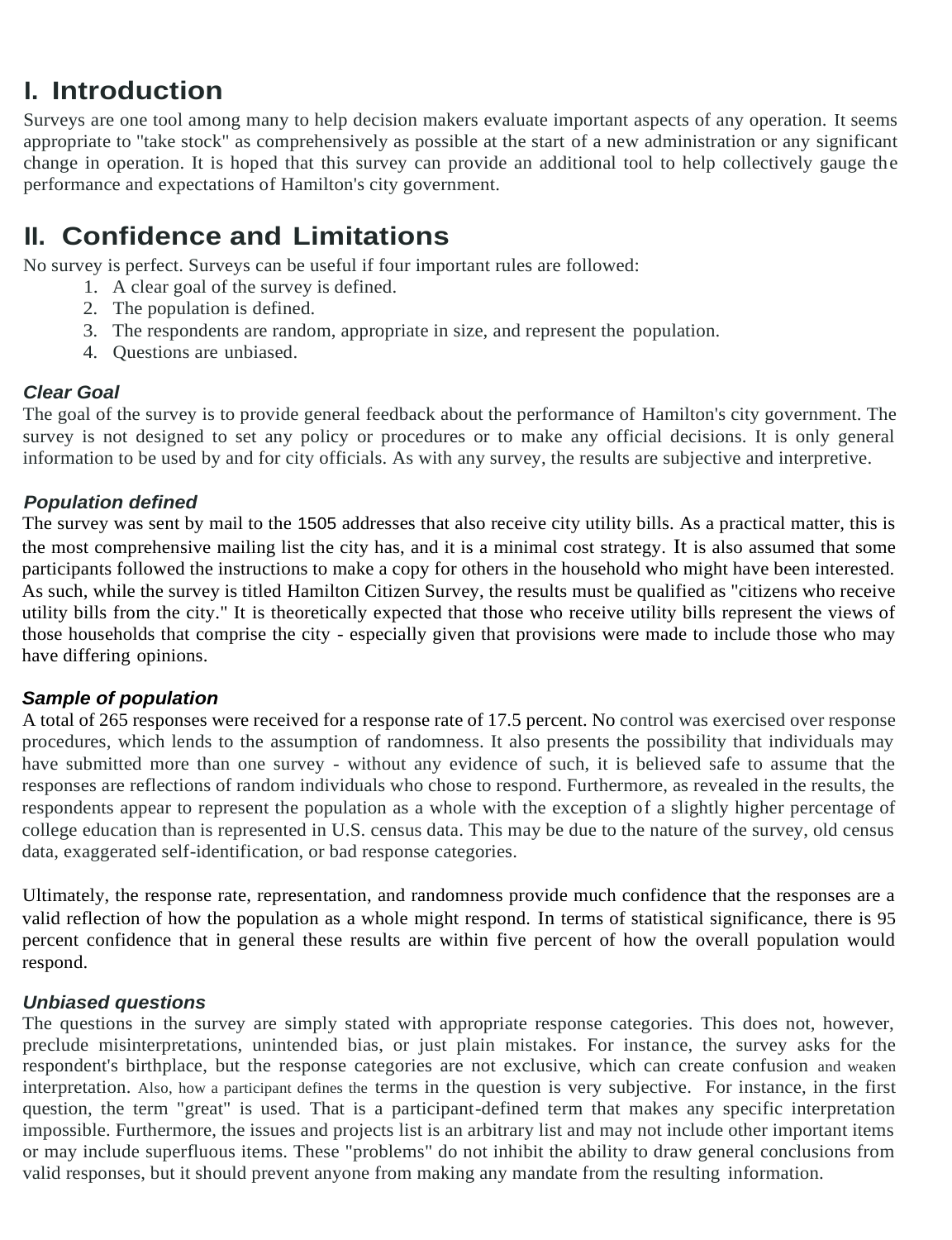## **Who Responded? Section 1:**

The 17.5 percent response rate is a high response rate whereas many survey programs hope for a 10 percent response rate. Equally interesting is that more than half of the responses were returned within a few days of the initial surveys being made available. This suggests an eagerness to voice an opinion.

The demographic information reflected in the tables on this page suggests a good representation of the overall population. Each of the demographic subsets were analyzed to determine if they excessively weighted any single response category. At the conclusion of that analysis, it appears the opinions reflected in the responses are an acrossthe-board representation and do not reflect any one demographic group more strongly.

| <b>DO YOU LIVE IN THE CITY LIMITS?</b> |  |
|----------------------------------------|--|
| YES                                    |  |
| N <sub>O</sub>                         |  |
|                                        |  |

265 total respondents

| <b>YEARS LIVING IN HAMILTON:</b> |     |
|----------------------------------|-----|
| $0$ to 4                         |     |
| $5$ to 9                         | 26  |
| 10 to 14                         | 37  |
| 15 to 19                         | 27  |
| $20+$                            | 125 |

| AGE:     |     |
|----------|-----|
| < 20     |     |
| 20 to 29 | 6   |
| 20 to 39 | 22  |
| 40 to 49 | 23  |
| 50 to 59 | 46  |
| 60 to 69 | 54  |
| > 69     | 108 |

| <b>EDUCATION:</b>  |    |
|--------------------|----|
| <b>High School</b> | 85 |
| Vocational         | 20 |
| $Collect +$        | 58 |

| <b>EMPLOYMENT STATUS:</b>       |     |
|---------------------------------|-----|
| <b>EMPLOYED</b>                 | 85  |
| <b>SELF-EMPLOYED</b>            |     |
| <b>OUT OF WK/LOOKING FOR WK</b> |     |
| A HOMEMAKER                     | 12. |
| A STUDENT                       |     |
| <b>MILITARY</b>                 |     |
| <b>RETIRED</b>                  | 117 |
| <b>UNABLE TO WORK</b>           |     |

| <b>OCCUPATION:</b>  |    |
|---------------------|----|
| <b>RETIRED</b>      | 95 |
| <b>OTHER</b>        | 62 |
| <b>HEALTHCARE</b>   | 33 |
| <b>EDUCATION</b>    | 23 |
| <b>AGRICULTURE</b>  | 20 |
| <b>OFFICE</b>       | 19 |
| <b>RETAIL</b>       | 13 |
| <b>CONSTRUCTION</b> | 10 |
| <b>FOOD SERVICE</b> | 8  |
| <b>MAINTENANCE</b>  |    |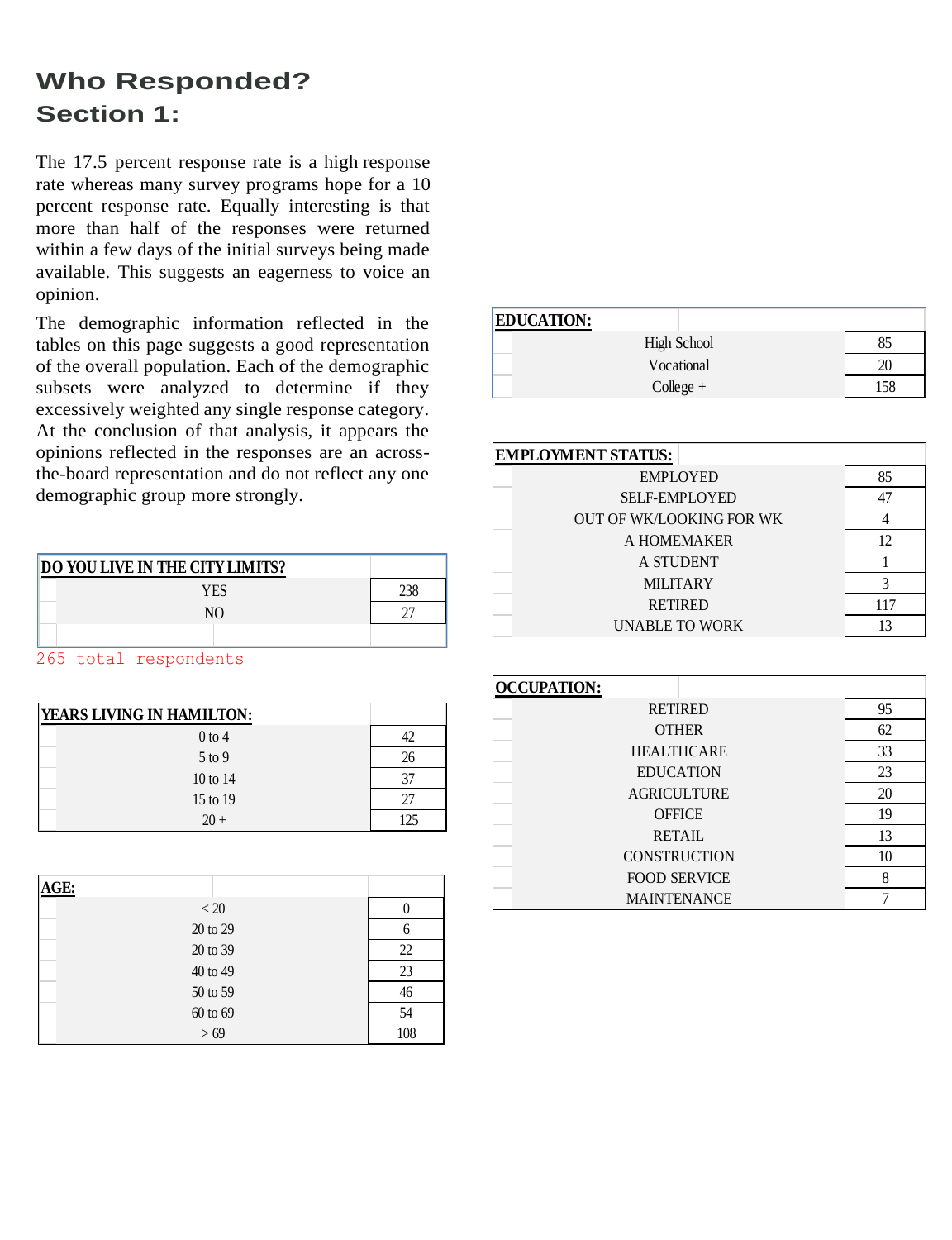### **Agreement Section 2:**

The following table details the level of agreement with the listed statements:

| <b>SECTION 2:</b>                                       | Strongly |       |          | Strongly |
|---------------------------------------------------------|----------|-------|----------|----------|
|                                                         | Agree    | Agree | Disagree | Disagree |
| Hamilton is a great place to live.                      | 78       | 147   | 34       |          |
| Overall, the Hamilton city government is effective.     | 26       | 104   | 88       | 32       |
| City employees are courteous and professional.          |          | 153   | 26       |          |
| I am satisfied with the quality of city services.       | 25       | 81    | 14       | 36       |
| Hamilton is doing what it can for economic development. | 22       | 73    | 92       | 67       |

### **Priorities Section 3:**

| Overall, the Hamilton city government is effective.<br>City employees are courteous and professional.<br>I am satisfied with the quality of city services.<br>Hamilton is doing what it can for economic development. | Agree<br>78<br>26<br>71<br>25<br>22 | Agree<br>147<br>104<br>153<br>81<br>73 | Disagree<br>34<br>88<br>26<br>114       | Disagree<br>$\overline{4}$<br>32<br>$8\phantom{.}$<br>36                                                                                                                                                                  |
|-----------------------------------------------------------------------------------------------------------------------------------------------------------------------------------------------------------------------|-------------------------------------|----------------------------------------|-----------------------------------------|---------------------------------------------------------------------------------------------------------------------------------------------------------------------------------------------------------------------------|
|                                                                                                                                                                                                                       |                                     |                                        |                                         |                                                                                                                                                                                                                           |
|                                                                                                                                                                                                                       |                                     |                                        |                                         |                                                                                                                                                                                                                           |
|                                                                                                                                                                                                                       |                                     |                                        |                                         |                                                                                                                                                                                                                           |
|                                                                                                                                                                                                                       |                                     |                                        |                                         |                                                                                                                                                                                                                           |
|                                                                                                                                                                                                                       |                                     |                                        |                                         |                                                                                                                                                                                                                           |
|                                                                                                                                                                                                                       |                                     |                                        | 92                                      | 67                                                                                                                                                                                                                        |
|                                                                                                                                                                                                                       |                                     |                                        |                                         |                                                                                                                                                                                                                           |
| Important                                                                                                                                                                                                             | Not Important                       | Rank 1                                 | Rank 2                                  | Rank 3                                                                                                                                                                                                                    |
| 257                                                                                                                                                                                                                   | 4                                   | 117                                    | 23                                      | 26                                                                                                                                                                                                                        |
| 228                                                                                                                                                                                                                   | 19                                  | 21                                     | 23                                      | 15                                                                                                                                                                                                                        |
| 226                                                                                                                                                                                                                   | 20                                  | 14                                     | 17                                      | 17                                                                                                                                                                                                                        |
| 224                                                                                                                                                                                                                   | 21                                  | 19                                     | 28                                      | 26                                                                                                                                                                                                                        |
| 221                                                                                                                                                                                                                   | 21                                  | $\overline{2}$                         | 19                                      | 22                                                                                                                                                                                                                        |
| 220                                                                                                                                                                                                                   | 17                                  | 12                                     | 25                                      | 23                                                                                                                                                                                                                        |
| 212                                                                                                                                                                                                                   | 31                                  | 12                                     | 24                                      | 12                                                                                                                                                                                                                        |
| 195                                                                                                                                                                                                                   |                                     | 3                                      | 6                                       | 9                                                                                                                                                                                                                         |
| 183                                                                                                                                                                                                                   | 55                                  | 9                                      | 12                                      | 10                                                                                                                                                                                                                        |
| 168                                                                                                                                                                                                                   | 60                                  | $\overline{2}$                         | 8                                       | $\overline{0}$                                                                                                                                                                                                            |
| 167                                                                                                                                                                                                                   | 64                                  | 5                                      | 8                                       | 11                                                                                                                                                                                                                        |
| 152                                                                                                                                                                                                                   | 79                                  |                                        | 3                                       | $\overline{c}$                                                                                                                                                                                                            |
|                                                                                                                                                                                                                       |                                     |                                        |                                         | $\mathbf 1$                                                                                                                                                                                                               |
|                                                                                                                                                                                                                       |                                     |                                        |                                         | 5                                                                                                                                                                                                                         |
|                                                                                                                                                                                                                       | 123<br>103                          | 41<br>100<br>120                       | $\overline{c}$<br>$\boldsymbol{0}$<br>5 | The following table details the identification of important issues and projects and those who identified them as<br>priorities for the city. Rankings are also listed in the yellow shaded portion of the grid:<br>5<br>3 |

### **Recommendations and Conclusion**

Ultimately, as resources become limited, it will be even more important to be aware of the differences of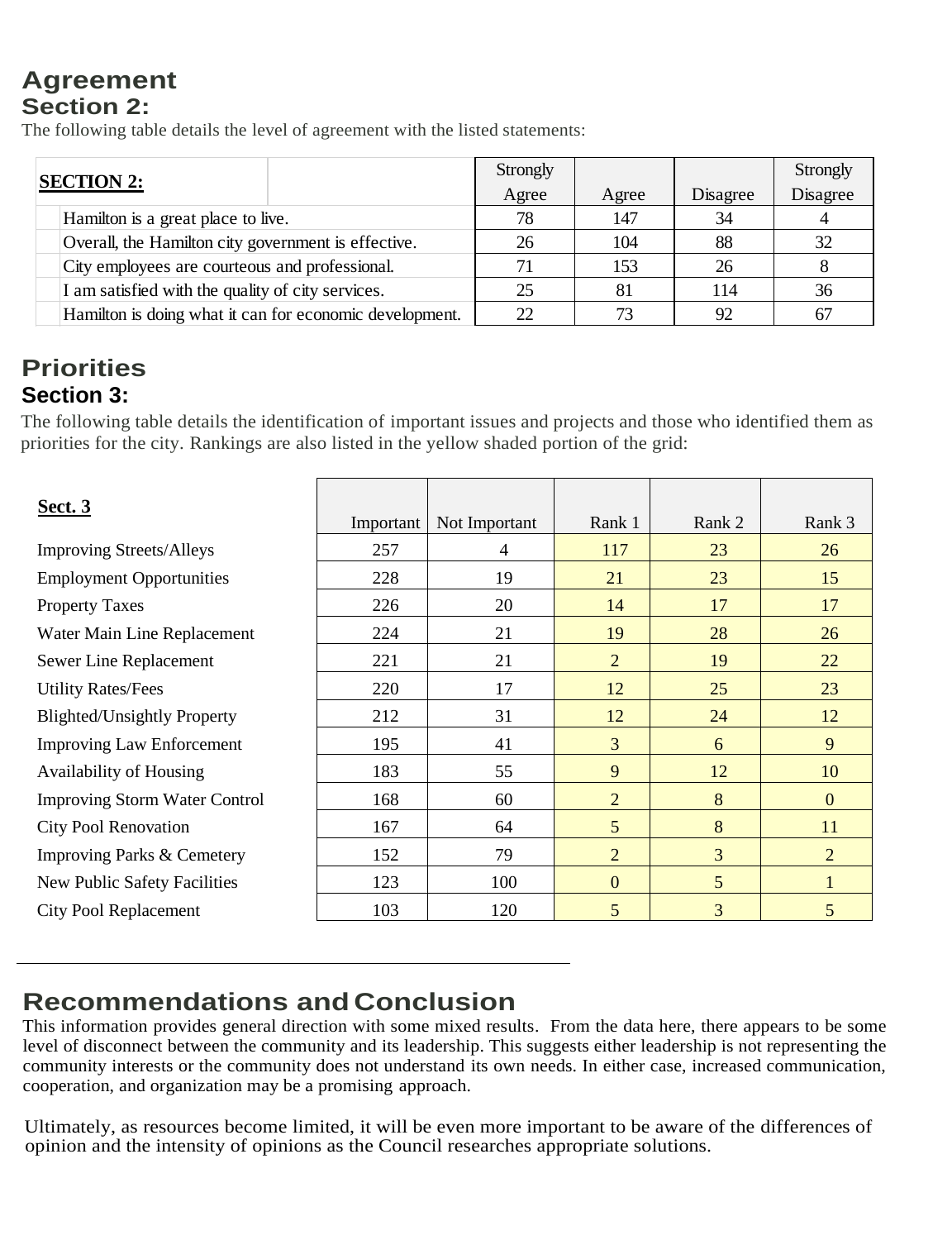# **Appendix.**

The following are the open-ended comments provided in the survey responses. These responses are unedited with the exception of proper names have been concealed by [brackets].

(still being tabulated as of 8-8-18)